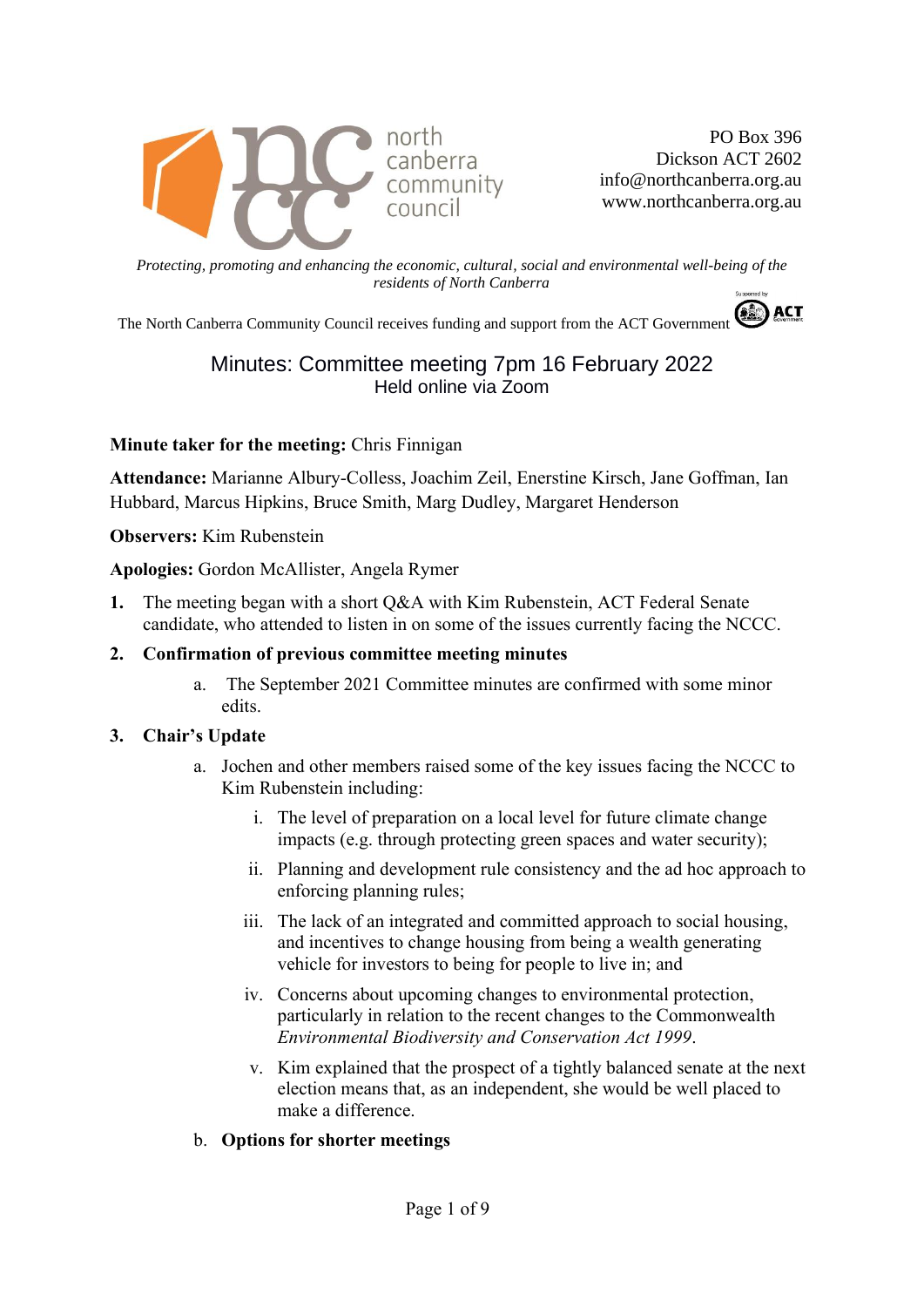i. To ensure that meetings do not run late into the night, it is agreed that one method of reducing meeting length is residents associations will send their updates a week before the meeting, which will be included as an attachment to the agenda that goes out each month and would help to inform the content for future NCCC newsletters. With an aspiration for meetings of between 1.5 to 2 hours.

### c. **Presentations at March meeting**

- i. Jochen notes that Ainslie Football Club want to give a presentation in the context of the ACAT decision that is pending on their draft variation.
- ii. The Suburban Land Agency also want to present regarding the proposed development at the old Northbourne flats (opposite Rex Hotel).
- iii. The Committee agrees to host both presentations.

### d. **Summernats concerns**

i. There was discussion of a letter sent by a Turner resident raising issues relating to Summernats.

# **4. NCCC Social media sub-group update**

- a. Bruce presented the Communications Strategy Paper, noting that the NCCC's social media presence is currently quite limited and that the Strategy sets out options for increasing the social media channels and presence.
- b. The Strategy proposes that the NCCC initially start with a conservative approach, starting with minor updates from the newsletter and then to gradually expand over time and then seeing if there is any interest in approaching the ACT Government for funding for social media coordinators.
- c. The discussion focussed on the imperative of ensuring that the NCCC has a clear objective for what it is trying to achieve from the Strategy. And whether the NCCC starts slowly or focuses on specific issues. It is noted that the strategy largely relies on us having a skilled comms person. The discussion then focussed on whether a partnership can be struck with a local university for a collaboration where someone can be found to take on the comms project long-term.
- d. Bruce proposed that the sub-group would investigate and report back on the uni partnership option, while also going ahead with the Level 1 activities described in the Strategy. This was supported.

# **5. Treasurer's Update**

- a. Current balance \$11,168. (see Treasurer's report)
	- i. The 2021-22 grant was received last November.
	- ii. Bruce outlined the expected remaining expenditure for 2021-22 and asked residents associations to confirm if there were any changes expected.
- **6. The resident/community association updates are outlined at Attachment A.**

### **7. Other business**

a. No other business raised.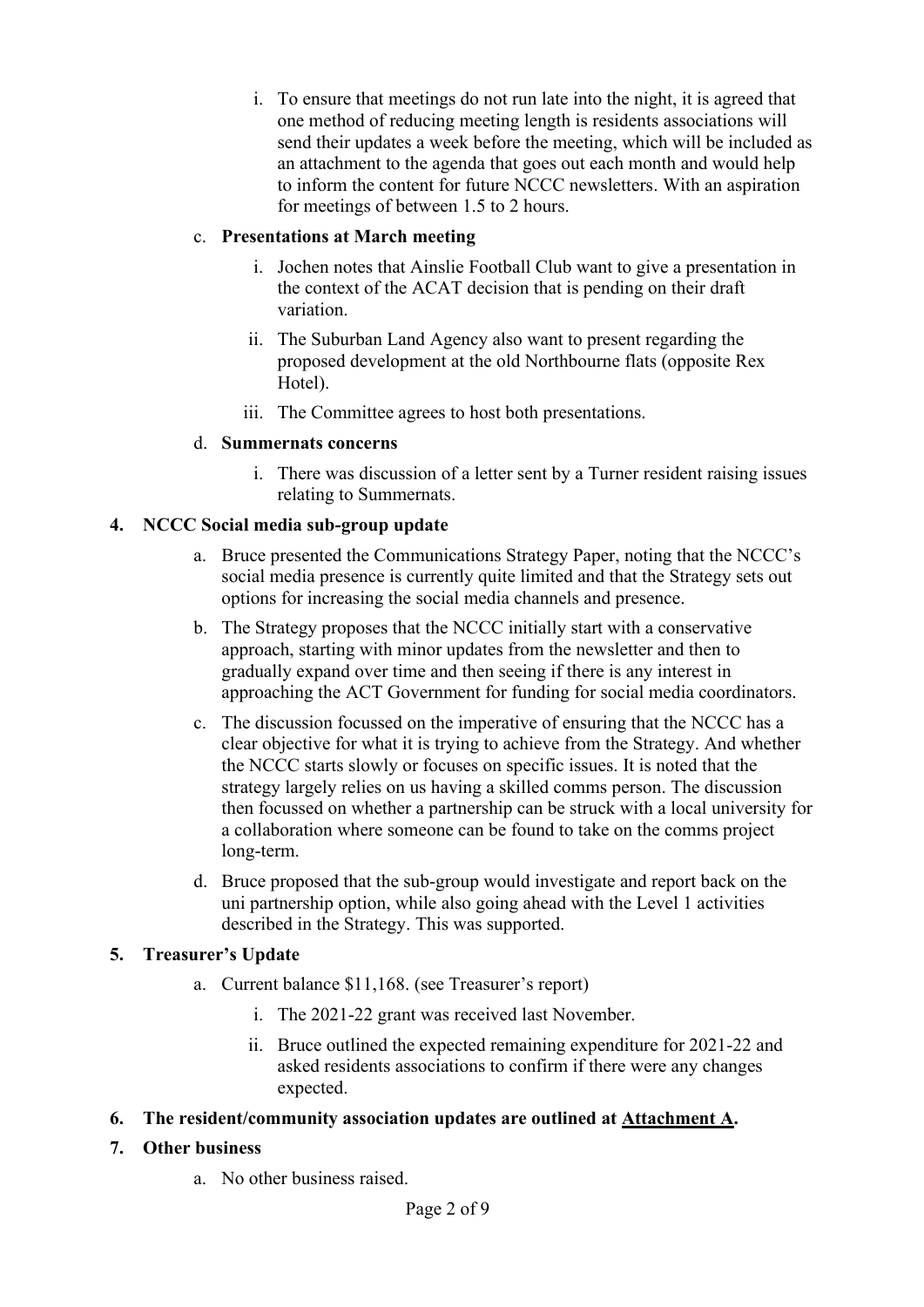#### **Close of meeting**

Committee meetings and general meetings are held on alternative months. The next Committee meeting will be held on 20 April.

#### **Attachment A – Residents Association Updates**

Campbell Community Association

- Chris Steel's response re the Campbell Parking and Traffic Petition was tabled in the Assembly on 8 February 2022. ACT Gov proposes to review public parking spaces in Campbell and to consult affected residents re any proposed improvements/changes.
- Locals pressing ahead with proposed community vegetable garden for Kuga Park (behind Campbell shops).
- CCA received responses from TCCS to questions about proposed works to upgrade Campbell shops.
- Residents are discussing proposals about e-vehicle charging stations in multi-unit developments/public car parks. CCA considers it should be compulsory for developers to provide e-charging stations in all new multi-unit developments (suggested item for NCCC response to Planning Review).
- Sadly we have lost our friend, neighbour and author of *The Campbell Community revisited*, the much loved Alan Foskett. NCCC funded the recent reprint of the book for which Alan and our community were most appreciative.

#### Dickson Residents Group

- We've taken advantage of Christmas-New Year to slow down and recharge. We ran street parties at the end of last year and are basically keen to prioritise mental health and well-being in the community, plus do what we can to support the struggling small businesses who've survived so far but are doing it tough. We believe that reaching out to students (international students, ANU and UC and ACU, Daramalan and Dickson College students, and UNSW @ADFA) is valuable; that start-ups could be supported by the government with low-rent premises in older buildings; and that emphasis on local heritage can help generate tourism;
- City Renewal has done a good job of organising a lunar new year program in Dickson, and is due to begin construction on the Woolley St upgrade starting in late Feb - we meet with them every 6 weeks;
- We're organising a Clean Up Australia Day event for Dickson Wetlands and the section of green corridor that runs between the Pool and Dickson College on Sunday 6 March;
- Jane recently commemorated the 96th anniversary of the air disaster that claimed the lives of two RAAF when their biplane crashed at Canberra Aerodrome in 1926, at St John's Church with a small event, and as a result of the heritage research and related walks and lectures etc that have happened in the last 5 years supported by NCCC, a headstone has now been installed for the pilot in Queanbeyan for the first time and a ceremony is being organised there later this year;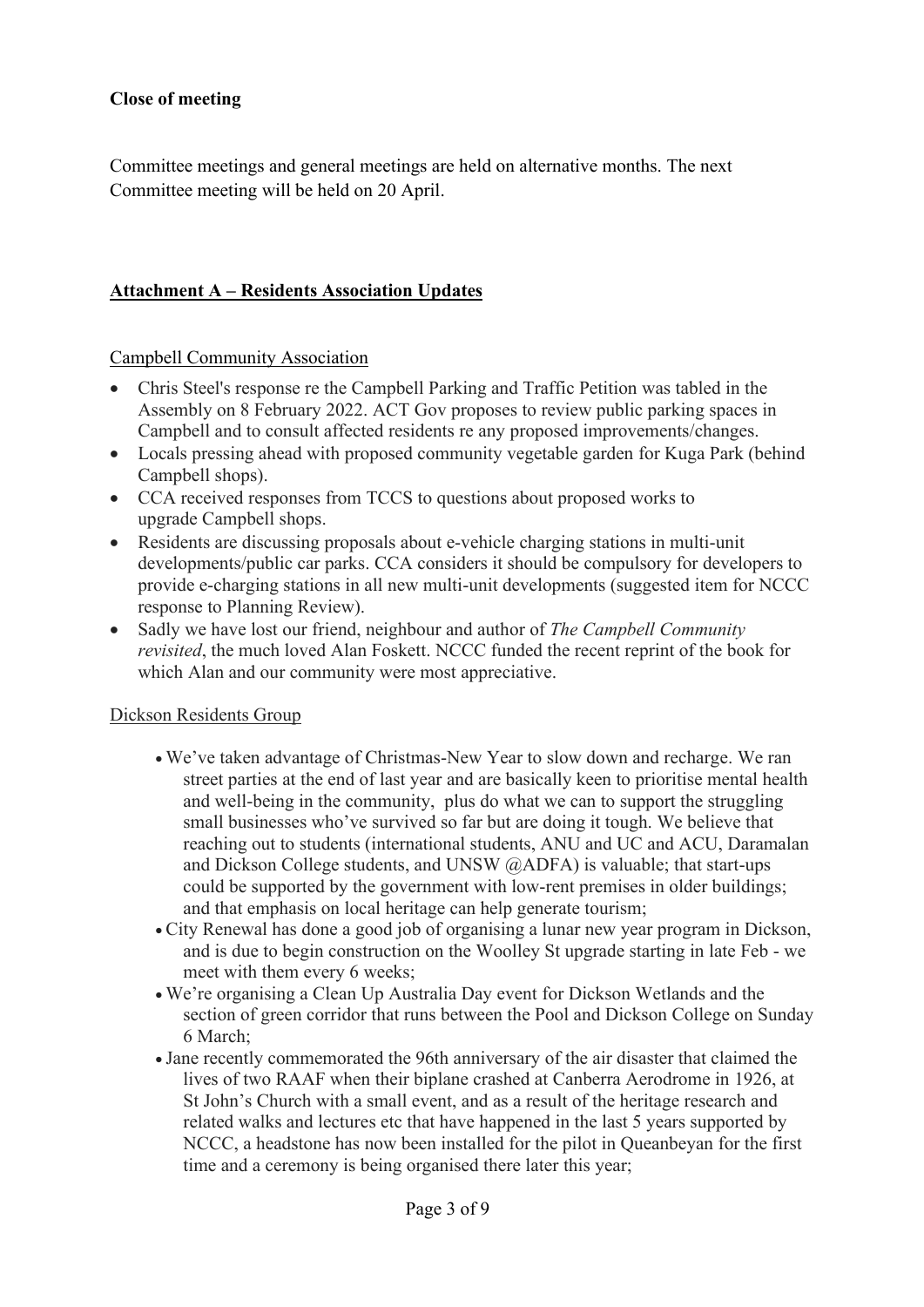- We've had a preliminary response back from TCCS re non-compliance by the Dickson Coles developer with conditions of the DA approval, responding to complaints about the unsightly hoarding and public safety issues affecting motorists and pedestrians (lane closures in Antill Street, spoil on the road surface, failure to provide safe pedestrian routes, movable transparent barriers that fail to protect the public if an accident occurs on the work site) but no clear follow-up so far;
- We're waiting on the outcome of a Place Names Committee meeting last year re suggested changes to the Dickson Place and the naming of courtyards in the shopping centre to help with way finding and emergency vehicle response times according to the Surveyor-General, there's been agreement that this should be consulted on with the community but we've heard nothing since;
- We're waiting on the outcome of talks with Major Projects Canberra about a central marker that commemorates the former landing ground on the Common Ground site - progress so far has been very positive, and they expect to complete that project on Section 72 by June 2022.
- sent a further query to TCCS this morning re the issues of non-compliance by the developer of the Coles project with conditions of the approval, as it's been over 6 months and we've still had no word back;
- also contacted WorkSafe ACT to report dangerous conditions on public thoroughfares adjacent to the site due to continued use of movable temporary fencing next to a major excavation;
- DRG now has a draft community survey ready to test;
- Callander's headstone at St John's Church now has the correct name, age, rank, and location of the 1926 air crash.

# Ainslie Residents Association

There are several issues bubbling away in Ainslie during the Christmas and New Year period. The suburb was generally quiet due to the isolation resulting from the pandemic and a proportion of the population escaping into the hinterland and down the coast.

# Heritage Issues

There are a number of local residents that have contacted the Ainslie Residents Association concerned that the Government is showing little support for heritage issues. They are keen to develop an action plan to encourage more support for heritage protection in the Inner North. I know other residents associations have experience in this area and we would welcome making connections and possibly having a heritage sub-committee of the NCCC.

# Destruction of First Nations Site

It was disturbing to see in early January the 'cultural vandalism' of bulldozers destroying a site that contained rock carvings and artefacts at the foot of Mount Ainslie. This is the old CSIRO site near Campbell High. Equally surprising was the fact that the ACT Government were unable to stop the DOMA Group from clearing the site to make way for some residences, swimming pool and tennis court. One would think that the ACT Government has the ability to negotiate with the locally-based DOMA Group to adjust the development to accommodate this cultural site.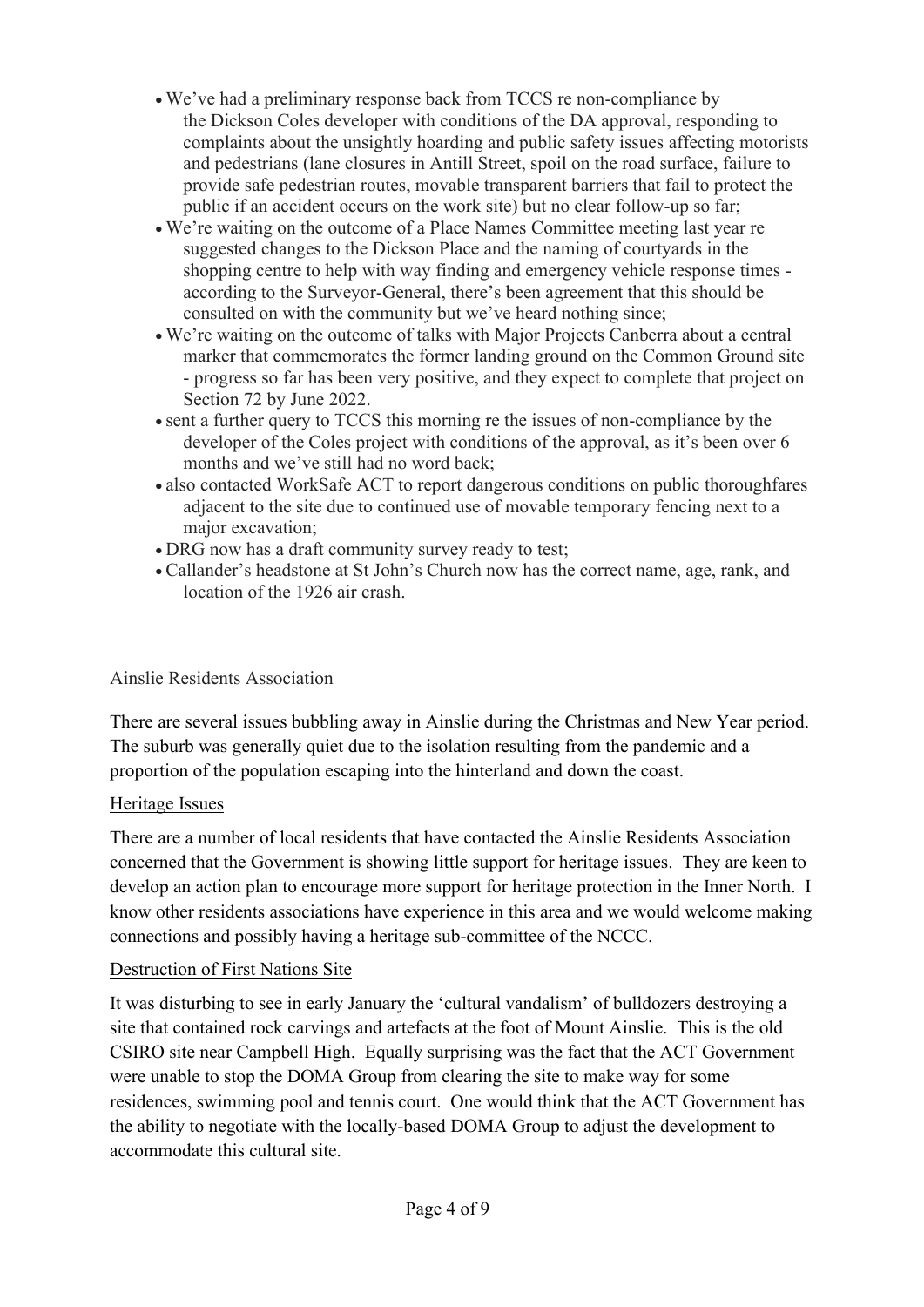# [https://www.canberratimes.com.au/story/7567907/cultural-vandalism-bulldozers-move-in-on](https://www.canberratimes.com.au/story/7567907/cultural-vandalism-bulldozers-move-in-on-mt-ainslie-site)[mt-ainslie-site](https://www.canberratimes.com.au/story/7567907/cultural-vandalism-bulldozers-move-in-on-mt-ainslie-site)

### Proposed redevelopment of the Ainslie Football Club site

There are two live development applications associated with the redevelopment of the Ainslie Football and Social Club site in Ainslie. A DA for the subdivision of the site into three blocks (the lease purpose clause for two of the blocks will be changed to 'car parking') and a completely separate development application for a childcare centre. Echoes of Braddon Oval. The question arises as to the efficacy of the planning process with the approval of these incremental DAs' when a much more significant Territory Plan Variation and DA for commercial and residential redevelopment covering the same blocks is yet to be considered. Marcus Hipkins is engaging in these processes on behalf of the NCCC. The AFC/Spacelab is scheduled to provide a presentation to the NCCC at the 16 March meeting. There is real concern that this development will result in a significant loss of sport and recreation zoned land and replaced by privatised commercial and residential accommodation. We are sending the AFC CEO questions about the development prior to the presentation so please send me yours and I will forward them.

# ACT Demonstration Housing – Block 6 Section 25 Ainslie Cohousing Proposal by Stellulata Pty Ltd

The development application (2021139685) has been lodged and closed for comment on 14 February. Involves a Territory Plan Variation (376) which enables an increase in dwellings density and reduced car parking in an RZ1 zone. Specifically the development will comprise a maximum of 3 dwellings and an attached two storey shared facility and space for two car parks. Plot ratio is not more than 50%. The dwellings are not unit titled.

### Territory Plan Technical Amendment

Technical Amendment 2021 – 14 makes a number of important changes to the Territory Plan <https://www.legislation.act.gov.au/View/ni/2021-749/20211217-78041/html/2021-749.html> which will potentially impact the quality of some developments and result in the removal of trees. In summary the amendments to the Territory Plan include:

- Solar access assessments are not required to consider overshadowing from vegetation;
- Rule 1 of the CFZ Development Code provides controls that supportive housing must comply with Part 1 requiring all dwellings to comply with Class C of Australian Standard AS4299 – Adaptable Housing. A note is added that this control is limited to the dwelling only and is not intended to consider other elements such as car parking requirements.

These amendments are an attempt to counter some of the reasons for the disapproval of the YWCA's proposed multi-unit development at Rutherford Crescent, Ainslie. The Tribunal were sensitive to the inadequacy of car parking associated with the multi-unit development primarily for single older women.

**Action:** NCCC request a presentation from ACTPLA outlining the benefits of these amendments.

### *Planners Throw Shade* **[letter to the** *Canberra Times* **Ian Hubbard unpublished]**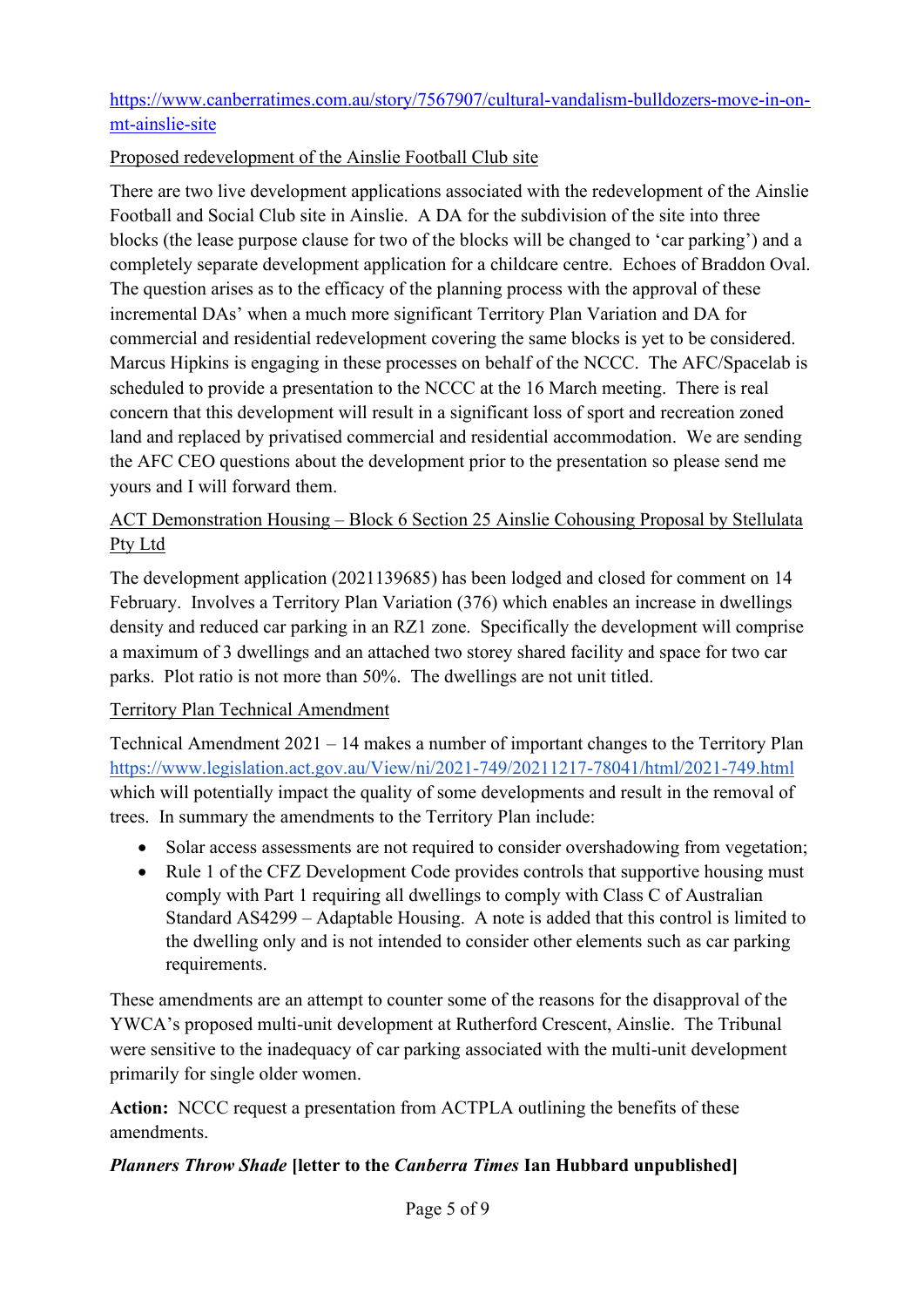During December ACTPLA placed a riddle in a Christmas bon-bon in the form of a technical amendment to the Territory Plan.

Q: When is a shadow not shadow?

A: When it's cast by a tree?

There are rules in the Territory Plan aimed at ensuring access to adequate light in living areas of new dwellings. This is because of the comfort and wellbeing benefits of adequate sun light and the energy savings from optimised passive solar orientation.

Technical amendment 2021-14 clarified that solar access assessments are not required to consider overshadowing from vegetation. The amendment provides no explanation as to why this change is required. If shading from an existing structure is not acceptable under the Territory Plan, how can shade from equivalent trees not be treated in the same way? A tree 20 metres high is taller than a five storey building. The solar and shading impact of existing trees is easily measured by a light meter.

Who benefits from this statutory change? It certainly wouldn't benefit new occupants living in the dark during a Canberra winter. This amendment is also counter to the Government's own Tree Protection Strategy as residents are likely to ask for the trees to be removed to improve solar access.

Rather than taking this step backward, ACTPLA should amend the Territory Plan to require developments to support the health and wellbeing of residents. The simple lessons from Canberra's Low Carbon Housing Challenge provide potential amendments. Let the sun shine in.

Paul Costigan covered the issue in City News -

<https://citynews.com.au/2022/revealed-the-trees-of-ainslie-dont-cast-shadows/>

### Braddon Collective

# **Report on happenings from September 2021 to mid-February 2022**

# **Highlights**

- the inaugural **Summernats Braddon Fringe Festival** was held on 7 & 8 January 2022 - *the data we collected in our 2021 Braddon Survey was used to lobby for a controlled event in Braddon to prevent hooning*
- we commenced **quarterly meetings with the City Renewal Authority** (CRA) and met with our Place Manager for Braddon, Lavanna Neal from Dionysis - *thank you to Jane Goffman for alerting us to the fact that Dickson has these quarterly meetings!*
- we have purchased **Square Readers** to facilitate tap and go transactions at fundraising events - *thank you to NCCC for the funding for this purchase.*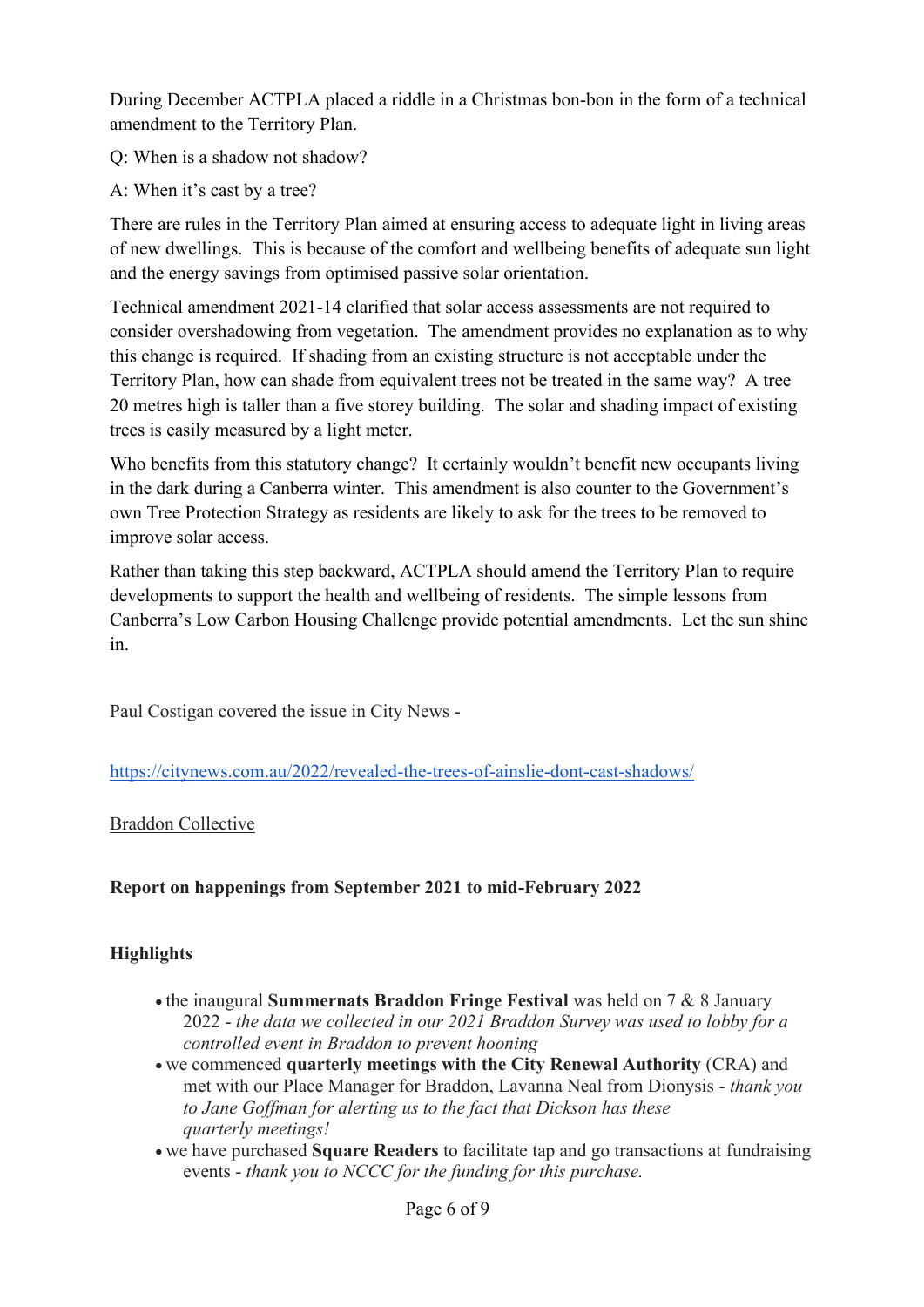#### **Summary of happenings in Braddon**

#### • e-Petition to upgrade Braddon Park

- oa sub-group of Braddon Collective, the Friends of Braddon Parks, has an e-Petition with the Legislative Assembly to urge the ACT Government to upgrade Braddon Park. This park is a pocket park in Lowanna Street (behind what was formerly known as Fenner Hall)
- othe neglected and outdated playground in this park is the only playground in Braddon

oan online survey of park users was used to inform the wording of the petition olink to the e-Petition is

here: [https://epetitions.act.gov.au/CurrentEPetition.aspx?PetId=210&lIndex](https://epetitions.act.gov.au/CurrentEPetition.aspx?PetId=210&lIndex=-1)  $= -1$ 

o**Action item:** please sign our petition!

#### • upcoming event - [Surface Art Festival](https://www.surfacefest.com.au/) - 4-6 March 2022

othe Braddon Collective will have a pop-up stall at this event (at the northern end of Mort Street) which will promote the artists who are taking part in the Festival and also raise the profile of the Braddon Collective - **please drop in between 11-3 on Saturday 5 March and say hello.**

- upcoming event Braddon Modern History Tour
	- owe will be part of the [Heritage Festival](https://www.environment.act.gov.au/heritage/heritage-festival) again this year further details about the tours and dates to come - thank you to Susan Davidson for her work on making these tours such a success.

#### • upcoming review - [Braddon Place Plan](https://mail.google.com/www.act.gov.au/cityrenewal/places/braddon/braddon-precinct-plan)

oCRA have informed us that there will be a review of the Braddon Place Plan during 2022.

#### • other happenings

- oBraddon Collective met with members of the Coggans family to talk about the old Coggans Bakery heritage site (there are plans to turn the building into a [bar\)](https://the-riotact.com/bar-and-dining-plans-for-coggans-bakery-heritage-site-in-braddon/482361?utm_medium=facebook&utm_source=ra); we also met with urban geographer, Dr Anna Howe, to chat about what is special and unique in Braddon
- owork will commence soon on the [community centre in Haig Park](https://www.act.gov.au/cityrenewal/places/haig-park/haig-park-community-centre) (on the site of the old parks depot in Henty Street)
- othe upgrade to [Lonsdale Street](https://www.act.gov.au/cityrenewal/places/braddon/braddon-streetscape-upgrades) will commence soon as will design consultation for an upgrade of Mort Street - *the Braddon Collective lobbied for the upgrades to be extended to Mort Street*
- othe work on the [paths and lighting in Haig Park](https://www.act.gov.au/cityrenewal/places/haig-park/haig-park-news) is nearing completion the Braddon Collective has ongoing concerns about the condition of the grass at the site of the Haig Park Village Markets and will continue to lobby CRA to come up with a permanent solution
- owe are engaging with TCCS on the need for more pedestrian crossings in Braddon (currently there are ZERO pedestrian crossings in Braddon)
- owe continue to lobby for better public toilets in Haig Park and new public toilets in the Braddon commercial zone; and we are starting a conversation

owe have been negotiating with Telsta for two years to have the Telstra exchange building in Mort Street as a location for street art - this will finally happen at this Festival!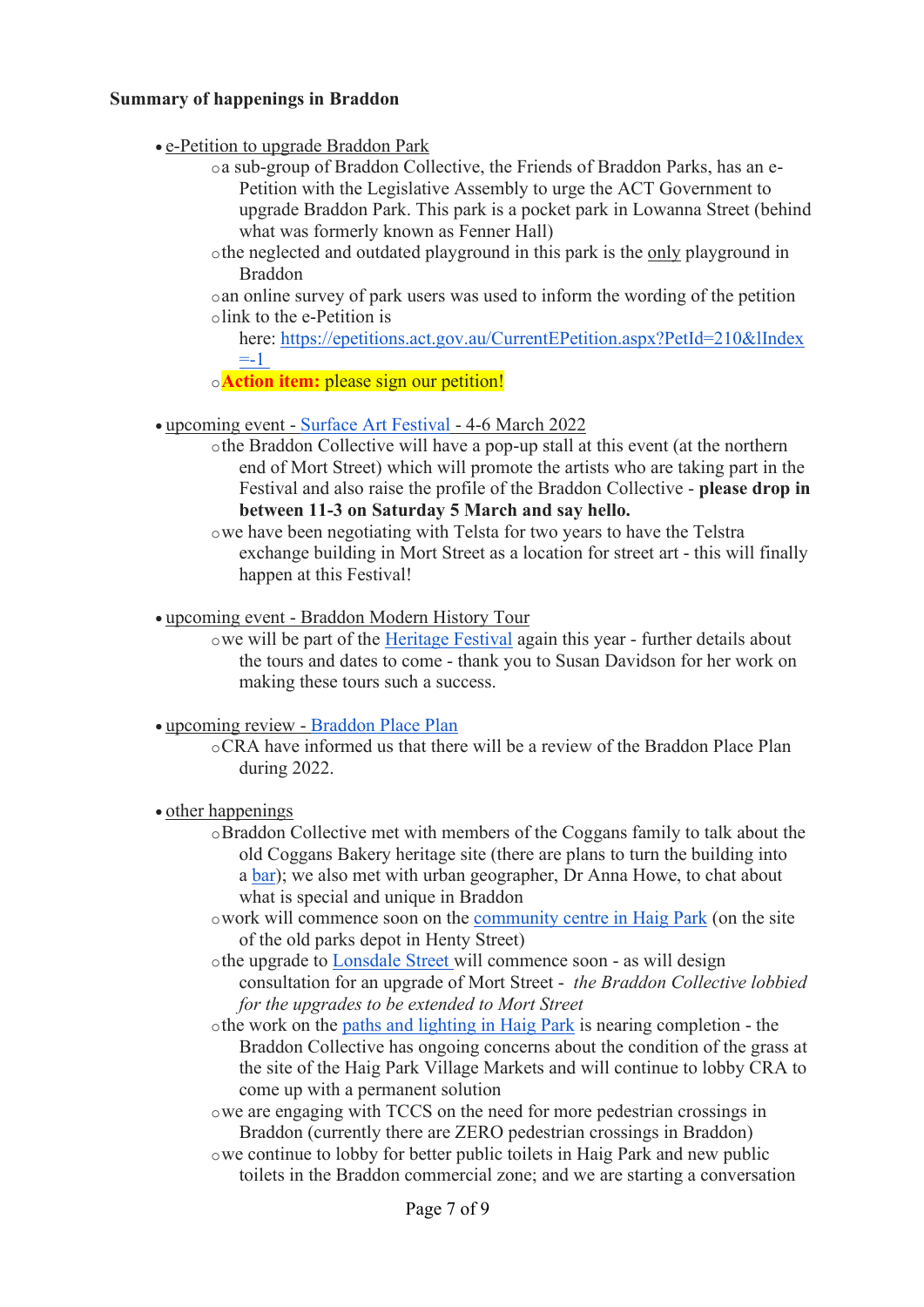about options for reclaiming the car parks that are located within the footprint of Haig Park

owe are waiting on a copy of the current proposed route for the Garden City Cycle Route - *does any other Residents Group have any information on the route?*

Reid Residents Association

RRA report NCCC 16 Feb 2022

Highlights

1. Phase 1 Pebble signposts almost complete: painting of 6 name panels to go. ACT Heritage Grant

and TCCS have provided funding for this initiative.

2. AGM 30 March Mercure: guest speakers: update on UNSW Canberra City Campus & ACT Heritage

Advisory service; Philip Leeson Architects.

3. Planning for the ACT Heritage Festival 'Curiosity': 'The Roaring Twenties in Reid '10 April 12–3 pm

Dirrawan Gdns, static car display, Tilt Trio jazz, bring a picnic, dress to impress, prizes! 4. First newsletter for 2022 about to be rolled out.

Issues

1. Age Friendly Suburbs Project: extract from Chris Steel Minister for Transport and City Services (14

Feb 22) letter to RRA. Note the two north Canberra suburbs (in bold)

Age Friendly Suburbs project 2021-2025 will deliver improvements in the suburbs of Reid,

Scullin, O'Connor and Chifley. These improvements may include new and upgraded paths,

refuge islands, upgraded kerb ramps, new pedestrian crossings and/ or speed reduction

measures. In early 2022, priority areas for improvements will be compiled by Transport

Canberra and City Services (TCCS) for each suburb from previous community feedback

collated from Fix My Street requests, the Community Path Priority List, and from an assessment of the path network in each suburb.

Stakeholders and the broader community will then be invited to rank priority areas within each suburb as well as provide feedback on what additional improvements would assist older residents to be active in their suburb. TCCS will seek direct input from the Committee of the Reid Resident's Association during this consultation period.

This appears to be a 'form' letter and the engagement processes somewhat diffuse. Most of Reid

lies within the Reid Housing Precinct which mandates streetscape elements. We will be trying again